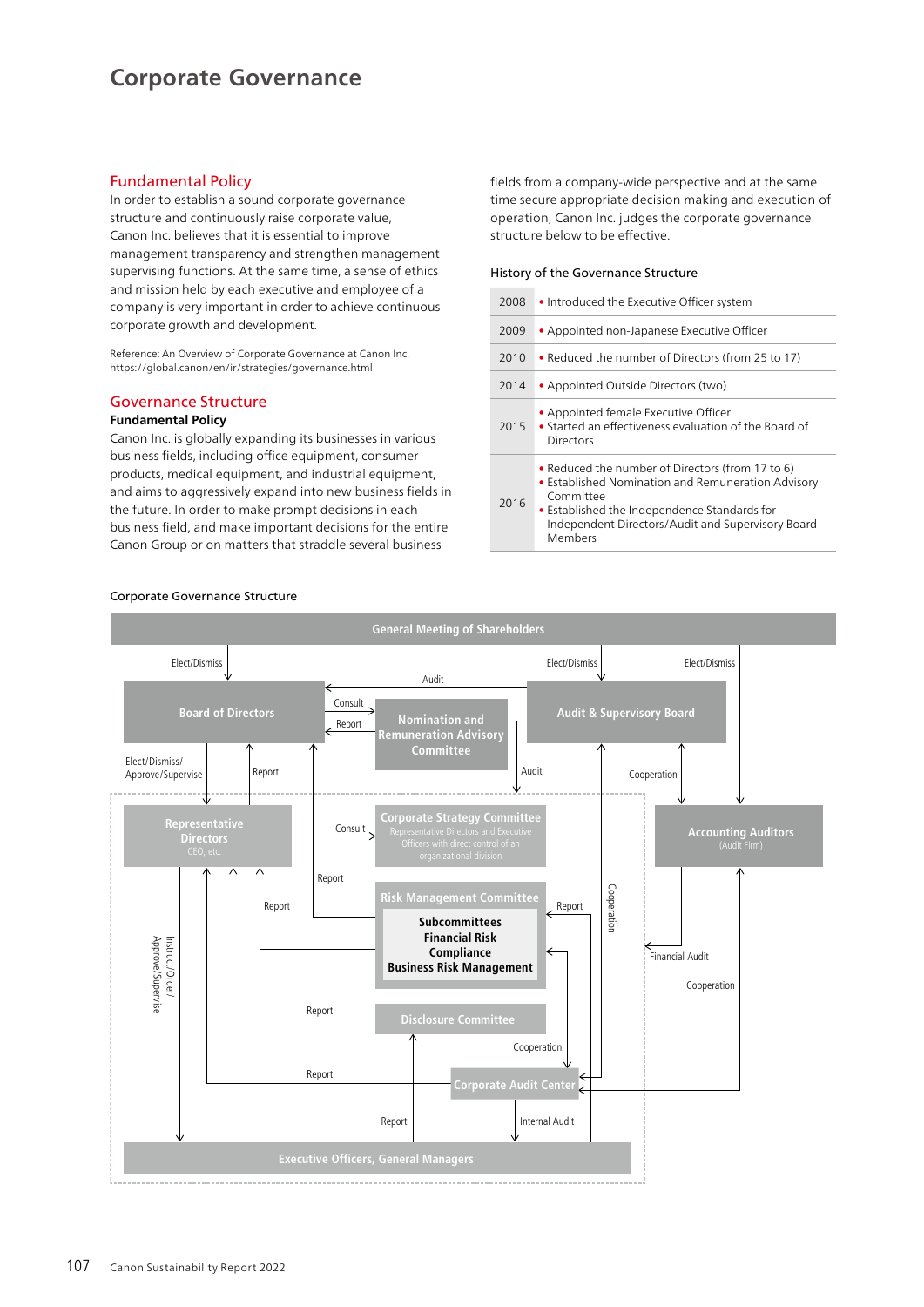#### **Board of Directors**

While the focus of the organizational structure of the Board of Directors is on Representative Directors that oversee company-wide business strategies or execution such as the CEO, COO, CFO, CTO, and Representative Directors or Executive Directors that oversee multiple business fields or headquarters functions, at least two Independent Outside Directors are appointed while also assuring that they account for one third or more of the total number of Directors, in order to secure sound management. The Board of Directors, in accordance with laws and regulations, makes important decisions and supervises the execution of duties by officers.

Except for the above, the CEO and other Representative Directors are active in decision making and execution, and under the command and supervision of the Representative Directors, Executive Officers that are elected through resolution of the Board of Directors make decisions and execute operations of each business field or function.

The Board of Directors consists of five members, three Representative Directors from inside Canon Inc. and two Outside Directors that qualify as Independent Directors. Additionally, there are 42 Executive Officers, including two females and one non-Japanese.

#### **Audit & Supervisory Board**

As a body which is in charge of the audit of operations, under the principles of autonomy, which is independent from the Board of Directors, Canon Inc. has full-time Audit & Supervisory Board Members that are familiar with Canon Inc.'s businesses or its management structure, and Independent Outside Audit & Supervisory Board Members that have extensive knowledge in specialized areas such as law, finance and accounting, and internal control. The Audit & Supervisory Board, which is composed of these individuals, cooperates with Canon Inc.'s Accounting Auditors and internal audit division, oversees the status of duty execution of operations and corporate assets to secure the soundness of management.

There are five Audit & Supervisory Board Members of which three are Independent Outside Audit & Supervisory Board Members. In accordance with auditing policies and plans decided at Audit & Supervisory Board meetings, the Audit & Supervisory Board Members attend Board of Directors' meetings and other important gatherings such as Corporate Strategy Committee meetings. They are also able to listen to reports from Directors and employees, review documents related to important decisions, and conduct audits by investigating etc. the situation of businesses and property of Canon Inc. and its subsidiaries. Additionally, the Office of Audit & Supervisory Board Members is independent, and it has a dedicated staff. The Audit & Supervisory Board Members can order headquarter management and other operations to conduct investigations in cases of necessity. In this way, the Audit &

Supervisory Board plays a role in monitoring management, conducting strict audits of Directors' execution of duty, including the status of development of the internal control system. Furthermore, the Audit & Supervisory Board Members cooperate closely with the Accounting Auditors and Canon Inc.'s internal auditing arm, and such cooperation services to improve each monitoring function.

### **Corporate Strategy Committee, Risk Management Committee, and Disclosure Committee**

Canon Inc. established the Corporate Strategy Committee, consisting of Representative Directors and some Executive Officers. Among items to be decided by the CEO, the Committee undertakes prior deliberations on important matters pertaining to Canon Group strategies. Outside Directors and Audit & Supervisory Board Members attend Corporate Strategy Committee meetings and are able to express their own opinions.

Based on a resolution passed by the Board of Directors, Canon Inc. set up the Risk Management Committee, which formulates policy and action proposals regarding improvement of the Canon Group risk management system. The Risk Management Committee consists of three entities: the Financial Risk Management Subcommittee, which is tasked with improving systems to ensure reliability of financial reporting; the Compliance Subcommittee, which is tasked with promoting corporate ethics and improving legal compliance systems; and the Business Risk Management Subcommittee, which is charged with improving systems to manage overall business risks, including risks related to product quality and information leak. The Risk Management Committee verifies the risk management system's improvement and implementation and reports the status to the CEO and the Board of Directors.

In addition, the Disclosure Committee was established to undertake deliberations pertaining to information disclosure, including content and timing, to ensure important corporate information will be disclosed in a timely and accurate manner.

#### **Internal Audit Division**

Canon Inc. has established the Corporate Audit Center as its internal auditing division, which audits, evaluates, and makes recommendations on compliance and internal control systems etc. The Corporate Audit Center also conducts audits on topics such as quality, the environment, and information security. Audit results are reported not only to the CEO and CFO, but also to the Audit & Supervisory Board Members and the Audit & Supervisory Board as described in "Cooperation between Audit & Supervisory Board Members and Internal Auditing" (→P111). In addition, Canon Inc. has established a system in which reports are also regularly given to Outside Directors and those Outside Directors can request submission of proposals to the Board of Directors, as necessary.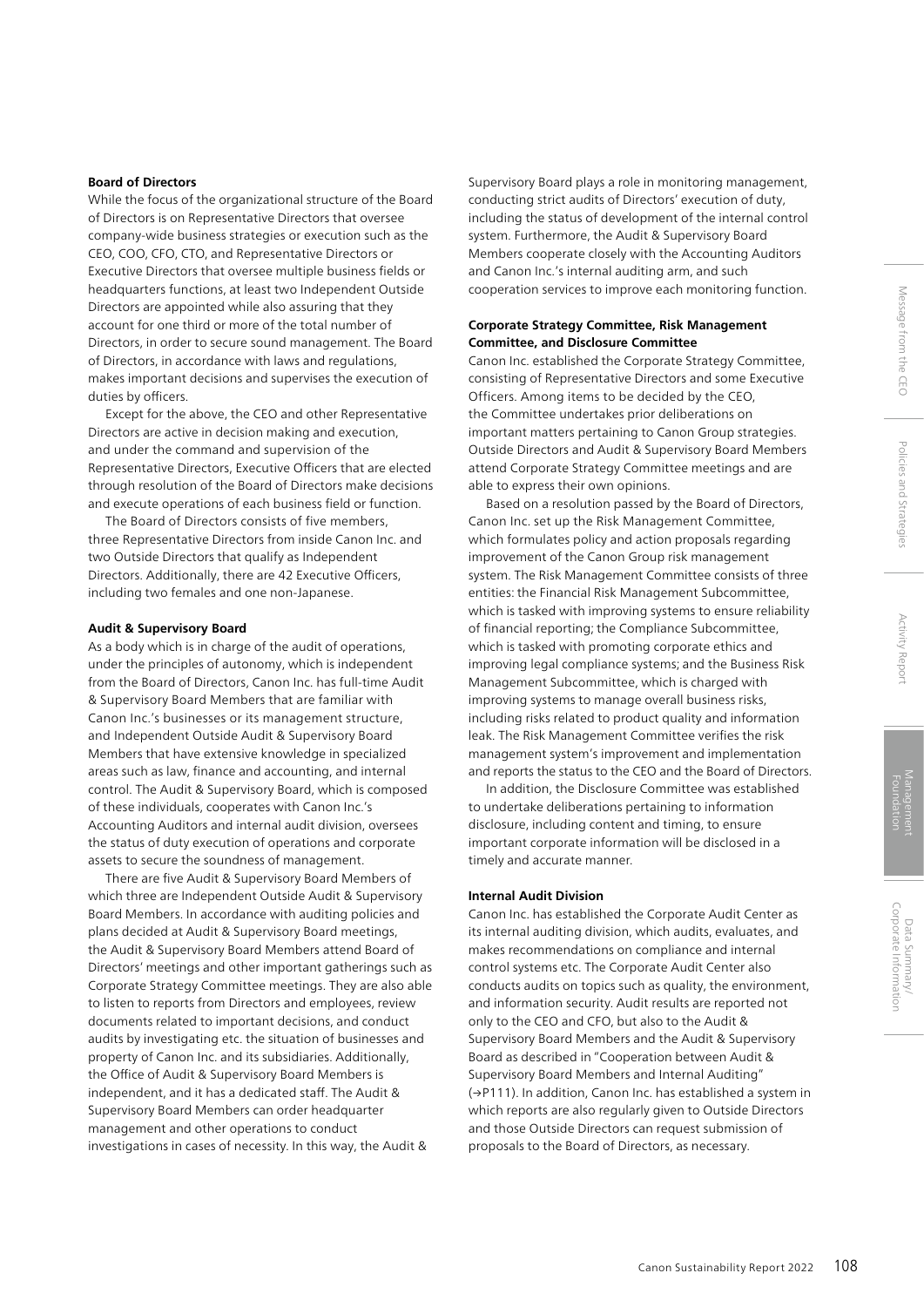### Board Policies and Procedures in the Appointment of Senior Management and the Nomination of Director and Audit & Supervisory Board Member Candidates

Director and Audit & Supervisory Board Member candidates and Executive Officers are people that have the ability to fairly and effectively execute duties and, in principle, are selected from people that have met the following requirements, regardless of personal attributes such as gender, nationality, age etc.

#### Requirements of Director and Audit & Supervisory Board Member Candidates and Executive Officers

| Representative<br>Directors and<br><b>Executive Directors</b> | Have a true understanding of the corporate philosophy and code of conduct of the company. At the same time,<br>have broad familiarity with the company's businesses and operations, gained through, for example, Executive<br>Officer experience. Have the ability to make effective decisions that overlook multiple businesses and functions.<br>In addition to this, the CEO shall be a person with the ability to lead the Canon Group, having, in particular,<br>a wealth of knowledge and skill related to management and a clear vision and a strong sense of responsibility. |
|---------------------------------------------------------------|--------------------------------------------------------------------------------------------------------------------------------------------------------------------------------------------------------------------------------------------------------------------------------------------------------------------------------------------------------------------------------------------------------------------------------------------------------------------------------------------------------------------------------------------------------------------------------------|
| Independent<br><b>Outside Directors</b>                       | In addition to meeting the independence standard that is separately determined by the Board of Directors,<br>have an abundance of experience and superior insight into fields such as business management, risk management,<br>law, and economics.                                                                                                                                                                                                                                                                                                                                   |
| Audit & Supervisory<br><b>Board Members</b>                   | Be familiar with the company's businesses or its management structure, or have an abundance of experience and<br>superior insight into professional fields such as law, finance, accounting, and internal control. As for Outside Audit<br>& Supervisory Board Members, additionally meet the independence standards that are separately determined by<br>the Board of Directors.                                                                                                                                                                                                    |
| <b>Executive Officers</b>                                     | Have been highly evaluated in terms of character and ability in managerial assessment and managerial talent<br>training programs, and also have sufficient knowledge, experience and judgment, to shoulder the responsibility of<br>execution in specific fields, and truly understand the corporate philosophy and code of conduct of the company.                                                                                                                                                                                                                                  |

Canon Inc. established the "Nomination and Remuneration Advisory Committee," a non-statutory committee, which consists of the CEO, two Independent Outside Directors and one Independent Outside Audit & Supervisory Board Member. At the time, Director and Audit & Supervisory Board Member candidates are nominated and Executive Officers are appointed, including the selection of a successor for the chief executive officer position, the CEO recommends candidates thereof from among individuals that have been recognized as having met the prescribed requirements, and the Committee checks the fairness and validity of such recommendation prior to submission to and deliberation by the Board of Directors.

In particular, with regard to chief executive officer candidates, it is the CEO's responsibility to select and train candidates through an executive training system and a mechanism for accumulating management experience, including the transfer of persons who have been selected as Executive Officers and involvement in company-wide projects. And the process is confirmed by the Nomination and Remuneration Advisory Committee.

Additionally, as for Audit & Supervisory Board Member candidates, prior to deliberation of the Board of Directors, consent of the Audit & Supervisory Board shall be acquired.

### Board of Directors' Skill Matrix

The skills that Canon Inc.'s Board of Directors should generally possess overall, and the skills possessed by each current Director are publically disclosed on the website below. Canon Inc., taking into account the changing

business environment, and as appropriate, will continue to explore the most suitable makeup of the Board of Directors, reviewing the skills that Canon Inc.'s Board of Directors should possess overall.

Reference: Corporate Governance https://global.canon/en/csr/management/governance.html

### Analyzing and Evaluating the Effectiveness of the Board of Directors

Once a year, a questionnaire survey of Directors and Audit & Supervisory Board Members on the items below is conducted. Based on the result of the questionnaire survey, analysis and evaluations regarding the effectiveness of the entire Board of Directors are carried out at the Board of Directors' meeting.

- As for the operation of Board of Directors (including the appropriateness of when documents are distributed, how often meetings are held, and the time spend deliberating)
- As for the decision making and supervisory function of the Board of Directors (including the appropriateness of agenda items and agenda criteria of the Board of Directors as well as appropriateness etc. of content that is reported.)
- As for the roles of Outside Directors and Audit & Supervisory Board Members (including the necessity of training etc. regarding the understanding of company affairs and corporate structure)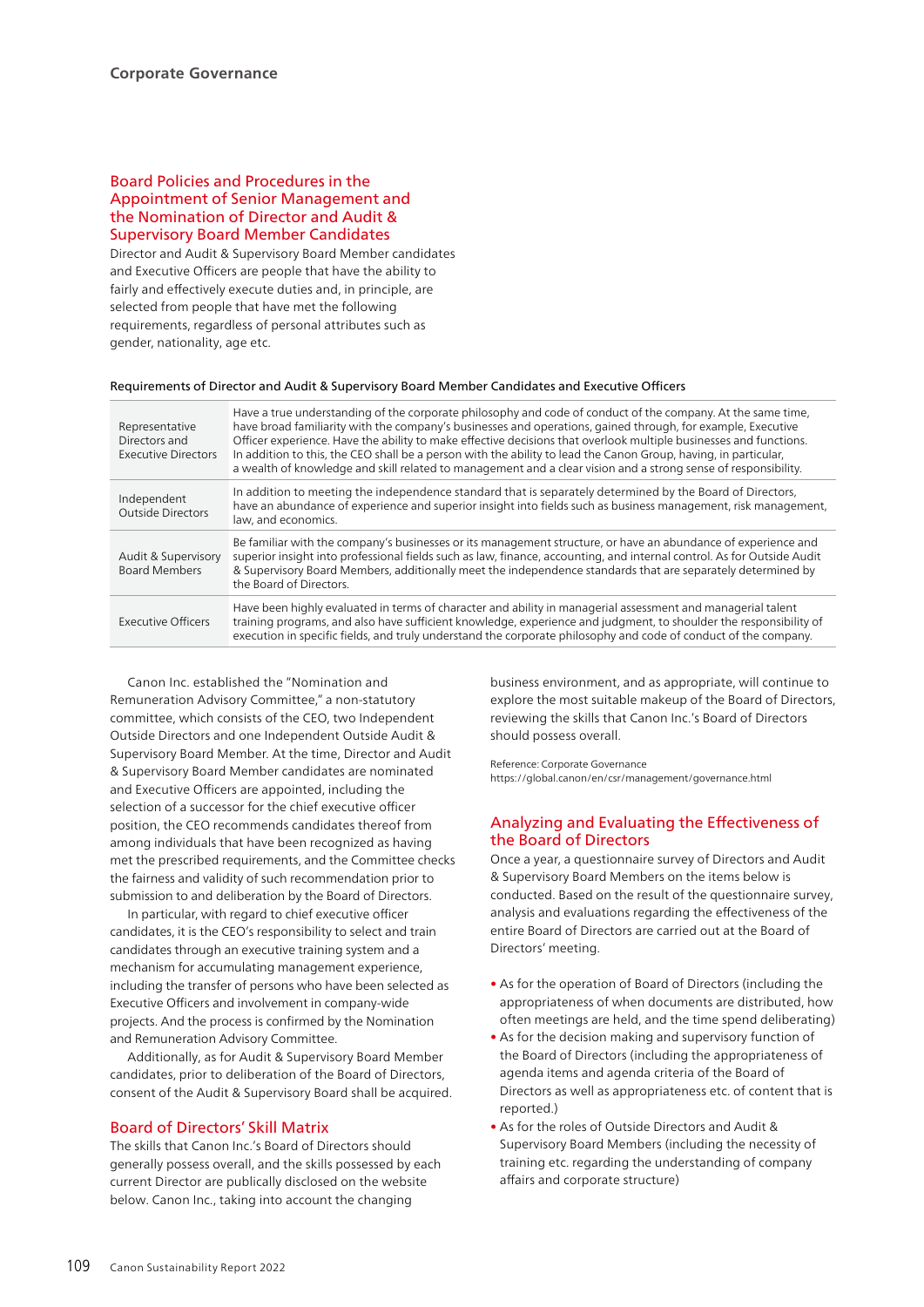As for fiscal year 2021, at the Board of Directors meeting held in February 2022, it was determined that there was no problem with the effectiveness of Board of Directors meetings due to ongoing measures to enhance deliberation at these meetings. These measures include, providing Outside Directors and the Audit & Supervisory Board with prior explanations of the meeting agendas, sharing management information by having Outside Directors attend Corporate Strategy Committee meeting, etc., and the periodical exchanging of opinions between Outside Directors and the Audit & Supervisory Board based on the findings of Audit & Supervisory Board Members, and creating opportunities for Outside Directors and Audit & Supervisory Board Members to receive individual explanations from each business group about their business strategy. In the future, yearly analysis and evaluations will be continued and an overview of the results will be disclosed. At the same time, when necessary, efforts will be made to improve the running etc. of Board of Directors meetings.

### Training Policy for Directors and Audit & Supervisory Board Members

For Directors and Audit & Supervisory Board Members, when assuming their positions, training is carried out with the aim of thoroughly understanding their roles and responsibilities and securing necessary or useful knowledge for them to properly fulfill their duties. Also incumbent Directors and Audit & Supervisory Board Members can, at Canon Inc.'s expense, attend training courses held inside and outside the company. Furthermore, Outside Directors and Outside Audit & Supervisory Board Members, to familiarize them with the company's business, are given

opportunities, including attending important meetings such as meetings of the Corporate Strategy Committee, holding meetings with the person in charge of business divisions, and visiting operation sites as necessary.

### Function, Role, Independence, and Appointment of Outside Directors and Outside Audit & Supervisory Board Members

Canon Inc. established the "Independence Standards for Independent Directors/Audit and Supervisory Board Members," resolved by the Board of Directors with the consent of all Audit and Supervisory Board Members, in order to clarify the standards for ensuring independence of Independent Directors / Audit and Supervisory Board Members of Canon Inc., taking into consideration Japan's Corporate Governance Code (Principle 4.9) and the independence criteria set by securities exchanges in Japan. The standards are posted on Canon Inc.'s website. All of Canon Inc's Outside Directors and Outside Audit & Supervisory Board Members satisfy the standards for independence, and assume roles that contribute to the maintenance and improvement of Board of Directors' transparency and accountability.

In addition, all of our Outside Directors and Outside Audit & Supervisory Board Members are registered as Independent Directors/Audit & Supervisory Board Members with the stock exchanges of Tokyo, Nagoya, Fukuoka and Sapporo in accordance with the requirements of the relevant stock exchange.

Reference: Independence Standards for Independent Directors/Audit and Supervisory Board Members https://global.canon/en/ir/strategies/governance.html

| Outside<br><b>Directors</b>                           | Kunitaro<br>Saida   | Kunitaro Saida has been serving as an attorney in corporate legal affairs subsequent to his distinguished career as<br>Superintending Prosecutor of High Public Prosecutors Offices (in Takamatsu, Hiroshima, and Osaka), and also has<br>experience serving as an Outside Director and an Outside Audit & Supervisory Board Member for other companies.<br>Canon Inc. elected him as an Outside Director in hopes that he will furnish particularly useful advice, drawing on<br>his wealth of experience and high level of expertise regarding legal affairs when taking part in discussions on<br>internal control mechanisms and corporate governance, including from the perspective of ensuring compliance.                                                                                                                                                  |
|-------------------------------------------------------|---------------------|--------------------------------------------------------------------------------------------------------------------------------------------------------------------------------------------------------------------------------------------------------------------------------------------------------------------------------------------------------------------------------------------------------------------------------------------------------------------------------------------------------------------------------------------------------------------------------------------------------------------------------------------------------------------------------------------------------------------------------------------------------------------------------------------------------------------------------------------------------------------|
|                                                       | Yusuke<br>Kawamura  | Yusuke Kawamura has a wealth of experience as an Outside Director along with capacity as an expert with respect<br>to financial and securities systems as well as strategy for managing financial institutions, given that he worked as a<br>securities company and subsequently served in various positions, including as a university professor, a commissioner<br>of councils of Japan's Ministry of Finance and Financial Services Agency, and an Executive Counselor of the Japan<br>Securities Dealers Association. Canon Inc. elected him as an Outside Director in hopes that he will furnish<br>particularly useful advice, drawing on his wealth of experience and high level of expertise regarding finance and<br>securities, especially when taking part in discussions on M&A and ESG-related topics from a shareholder and<br>investor perspective. |
| Outside<br>Audit &<br>Supervisory<br>Board<br>Members | Yutaka<br>Tanaka    | Yutaka Tanaka had for many years served as a judge in charge of civil cases, and subsequently has been engaging<br>in corporate legal affairs as an attorney and as a law school professor. Canon Inc. elected him as an Outside Audit<br>& Supervisory Board Member as it desires to leverage his considerable experience and high level of expert<br>knowledge about legal affairs to further enhance Canon Inc.'s auditing system.                                                                                                                                                                                                                                                                                                                                                                                                                              |
|                                                       | Hiroshi<br>Yoshida  | Hiroshi Yoshida has engaged in the practice of corporate accounting as a certified public accountant for many<br>years. Canon Inc. elected him as an Outside Audit & Supervisory Board Member so that Canon Inc.'s management<br>may utilize his wealth of experience and advanced expert knowledge related to corporate accounting in improving<br>the appropriateness of audits.                                                                                                                                                                                                                                                                                                                                                                                                                                                                                 |
|                                                       | Koichi<br>Kashimoto | Koichi Kashimoto has, over many years, been involved in business management of a major life insurance company,<br>has served as a supervisor of general affairs including legal affairs, and furthermore has extensive international<br>experience. Canon Inc. elected him as an Outside Audit & Supervisory Board Member given expectations that he<br>will utilize such knowledge and experience in performing audits encompassing the entire Group, including its<br>overseas operations.                                                                                                                                                                                                                                                                                                                                                                       |

#### Outside Directors and Outside Audit & Supervisory Board Members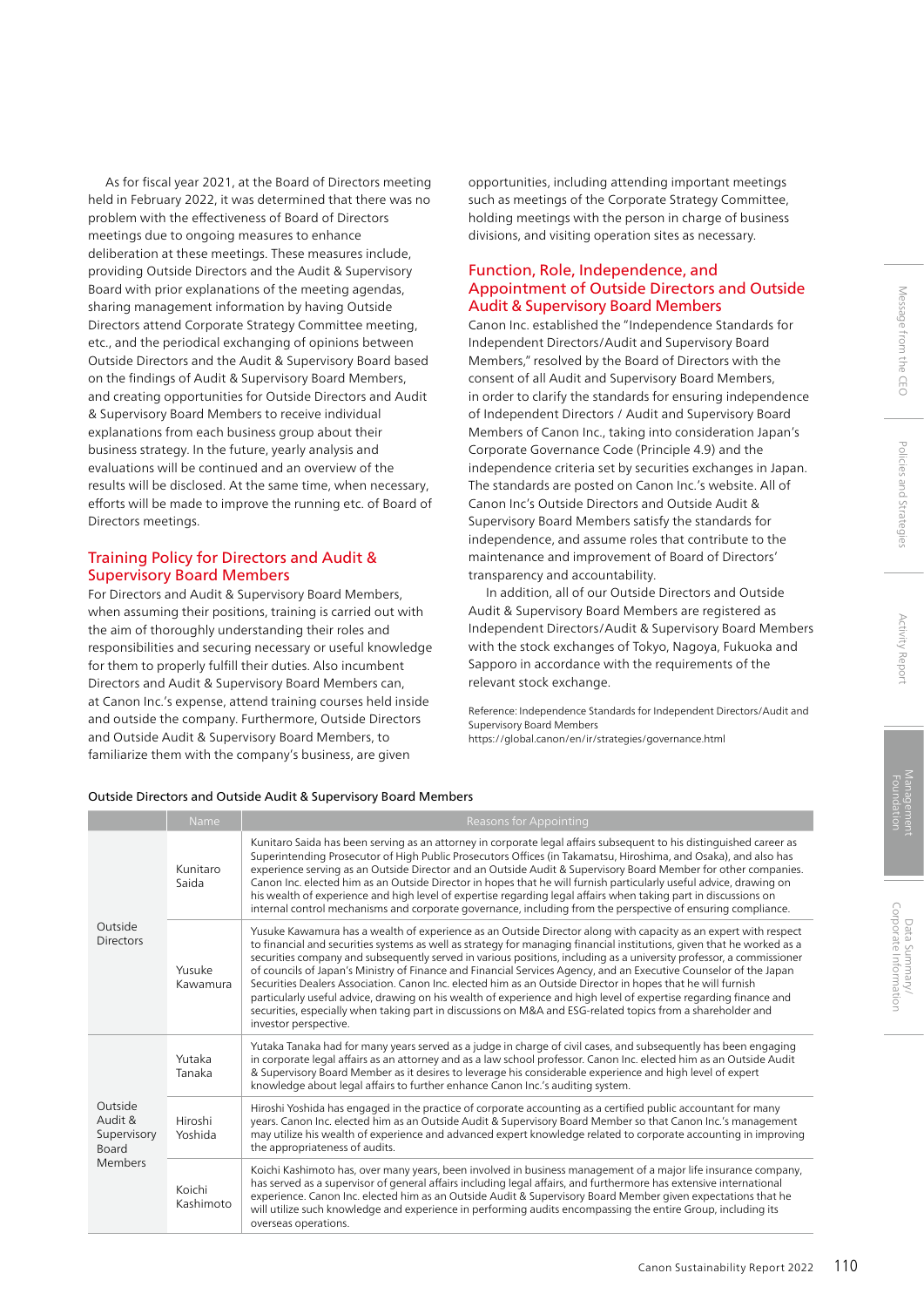### Cooperation between Audit & Supervisory Board Members and Internal Auditing

The Audit & Supervisory Board Members and the Audit & Supervisory Board receive from the internal auditing division outlines of their internal audit plan before conducting each audit as well as reports about important auditing items. After the internal audit is conducted, the Audit & Supervisory Board Members and the Audit & Supervisory Board hear reports on all audit results and evaluations. Furthermore, close cooperation is being worked for through, for example, the exchanging of opinions and information as necessary.

### Cooperation between Audit & Supervisory Board Members and Accounting Auditors

Audit & Supervisory Board Members and the Audit and Supervisory Board, prior to the start of an audit, receive briefs from the Accounting Auditors which include an overview of the audit plan and an explanation of important audit matters, and confirms validity. Additionally, information is shared when necessary, by receiving reports regarding the results of internal audits, and through audits and quarterly reviews given by Accounting Auditors. Furthermore, on top of being present for audits, meetings are held with the Accounting Auditors that are in charge of auditing major related companies, during which efforts are made to grasp the audit situation.

As for the Accounting Auditors' system for managing the quality of the audit, detailed explanations are received during which validity is confirmed. For the purpose of monitoring the independence of the Accounting Auditors, an Audit & Supervisory Board pre-approval system, targeting details of the auditing contract and amount of remuneration was introduced.

### Executive Compensation

The remuneration of Representative Directors and Executive Directors consists of a basic remuneration, a bonus and stock-type compensation stock options as described below.

#### <Basic Remuneration>

Basic remuneration consists of a fixed amount of monetary remuneration paid monthly as consideration for the performance of duties of Directors. The amount is prescribed according to each Director's position and the degree to which the Director contributes in this role and the total remuneration amount is within the limit approved at the General Meeting of Shareholders. (Total remuneration amount here refers to the total basic remuneration of all Directors including Outside Directors.)

### <Bonus>

As a reward for Director over a one-year term, Directors receive a bonus once a year for which "consolidated income before income taxes" is used as a financial indicator to measure the results of annual group-wide corporate activities. The total amount of the Director's bonus is determined by multiplying such consolidated income with a given predetermined coefficient that corresponds with

the Director's position. It is also determined through individual assessment based on the degree to which the Director contributes in this role.

Matters including whether a payment is allowed or the total amount of bonus as calculated above, are deliberated during the General Meeting of Shareholders every year. <Stock-type Compensation Stock Options>

Once a year, stock acquisition rights on Canon Inc.'s shares are granted with the intent of providing an incentive for Directors to further contribute to the improvement of medium- and long-term performance and raising corporate value through sharing the benefits and risks of share price fluctuations with Canon Inc.'s shareholders. The total amount of the stock acquisition rights is within the amount approved at the General Meeting of Shareholders and the number of those stock acquisition rights granted is calculated based on the amount determined by the Director's position, the consolidated income before income taxes in the previous year, as well as the degree to which the Director has contributed in this role (the amount of monetary compensation claims granted to Directors for the payment in exchange for the stock acquisition rights), and the stock price level at the time of grant. As remuneration is linked to the achievements throughout one's term in office, Canon Inc. has a system in place that allows the exercising of acquisition rights at the time of retirement.

As for Outside Directors and Audit & Supervisory Board Members, remuneration is limited to the basic remuneration, which is a fixed amount, paid each month.

Canon Inc., with the aim of ensuring the transparency and objectivity of the remuneration decision-making process as well as the validity of the remuneration system, established the "Nomination and Remuneration Advisory Committee," a non-statutory committee, which consists of the CEO, two Independent Outside Directors, and one Independent Outside Audit & Supervisory Board Member. The Committee, after examining the rationale of the remuneration system, including calculation standards of the basic remuneration, the bonus and the granting standards of stock-type compensation stock option plan, reports to the Board of Directors to the effect that the system is reasonable.

Decisions regarding the amount and content of remuneration (the amount of basic remuneration and bonus as well as the number of stock-type compensation stock options) of each Director is delegated to the CEO. However, the CEO must make decisions based on the prescribed criteria in accordance with the policy described above and, prior to making a decision, the CEO must present the proposal to the Nomination and Remuneration Advisory Committee for confirmation.

Remuneration for individual Audit & Supervisory Board Members is determined through discussion among the Audit & Supervisory Board Members within the limit of the remuneration amount approved by the General Meeting of Shareholders.